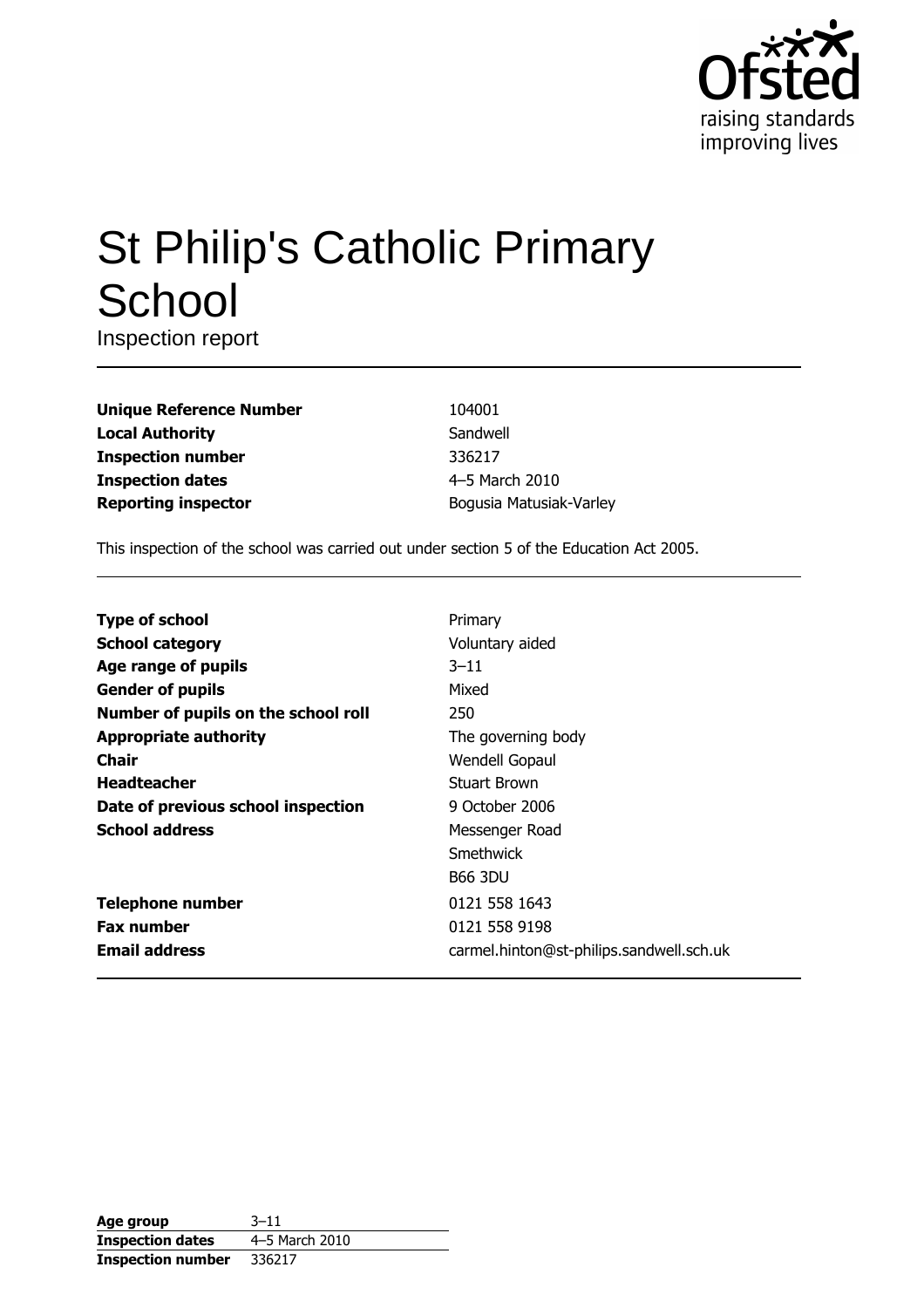The Office for Standards in Education, Children's Services and Skills (Ofsted) regulates and inspects to achieve excellence in the care of children and young people, and in education and skills for learners of all ages. It regulates and inspects childcare and children's social care, and inspects the Children and Family Court Advisory Support Service (Cafcass), schools, colleges, initial teacher training, work-based learning and skills training, adult and community learning, and education and training in prisons and other secure establishments. It rates council children's services, and inspects services for looked after children, safequarding and child protection.

Further copies of this report are obtainable from the school. Under the Education Act 2005, the school must provide a copy of this report free of charge to certain categories of people. A charge not exceeding the full cost of reproduction may be made for any other copies supplied.

If you would like a copy of this document in a different format, such as large print or Braille, please telephone 08456 404045, or email enquiries@ofsted.gov.uk.

You may copy all or parts of this document for non-commercial educational purposes, as long as you give details of the source and date of publication and do not alter the documentation in any way.

Royal Exchange Buildings St Ann's Square Manchester M2 7LA T: 08456 404045 Textphone: 0161 618 8524 E: enquiries@ofsted.gov.uk W: www.ofsted.gov.uk © Crown copyright 2010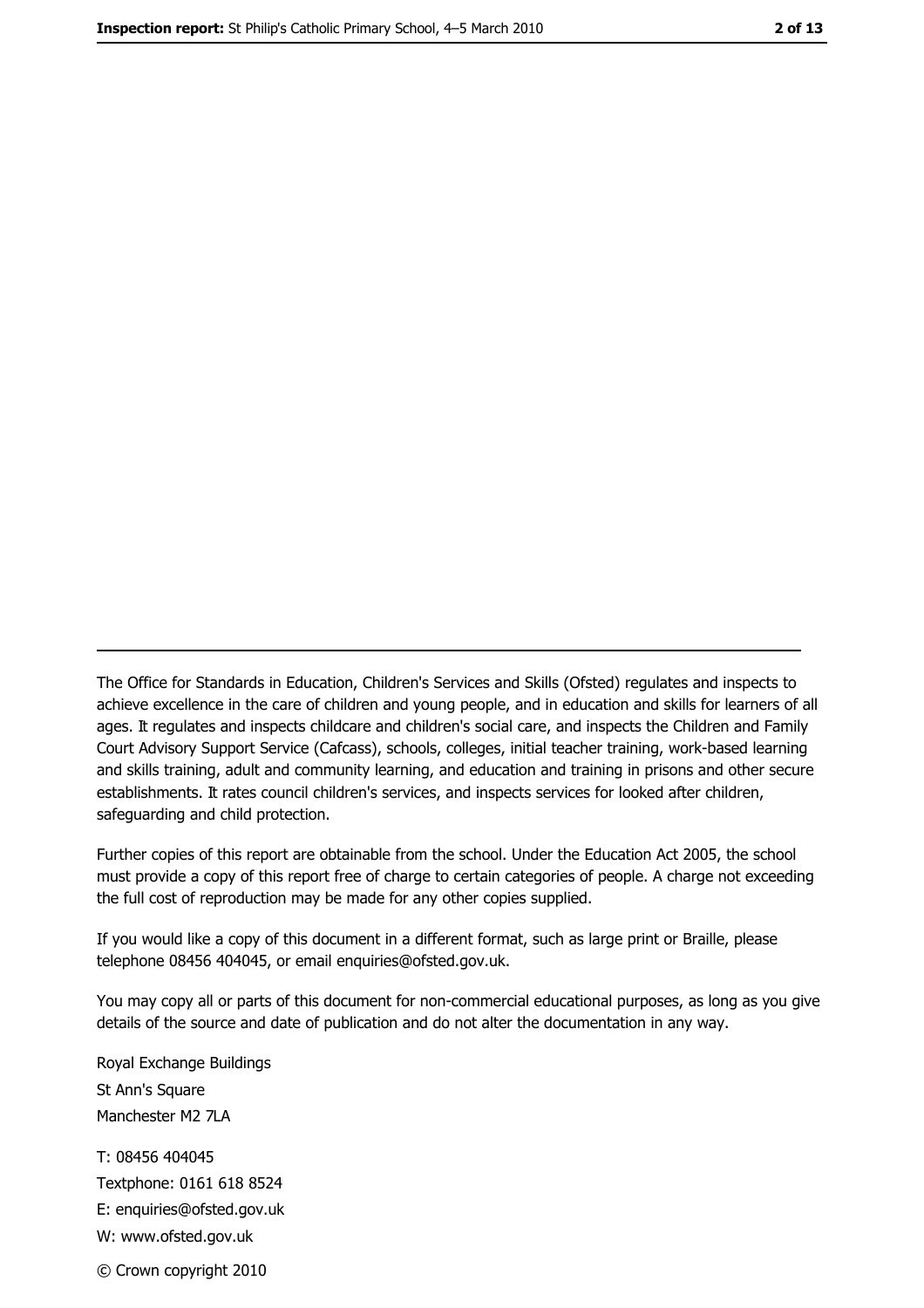## **Introduction**

This inspection was carried out by three additional inspectors. The inspectors spent two thirds of the inspection time observing eight teachers in 22 lessons. They held meetings with parents, groups of pupils, governors and staff. They observed the school's work, and looked at policies, systems and procedures to raise standards. They also considered safeguarding procedures. They analysed and considered the views expressed in 66 parental questionnaires.

The inspection team reviewed many aspects of the school's work. It looked in detail at the following:

- the effectiveness of systems to raise standards in English and mathematics for  $\blacksquare$ different groups of pupils
- how well staff use assessment to challenge different groups of pupils, especially  $\blacksquare$ those who are more able
- the quality of leadership and management at all levels in enabling pupils to prepare  $\blacksquare$ for their future economic well-being.

## **Information about the school**

The school serves an area with many social and economic disadvantages. The number of pupils eligible for free school meals is well above average, as is the number of pupils with special educational needs and/or disabilities The range and nature of the special educational needs are mostly related to speech/language and moderate learning difficulties and behavioural issues. The profile of the school's intake has altered considerably since the last inspection, with a growing number of pupils being admitted for whom English is an additional language. Nearly half the pupils are learning English, of which one fifth are at the early stages of language acquisition. The largest groups of pupils are Black British African, Black British Caribbean and Eastern Europeans. Over half the staff are new to the school, as is the chair of governors. The school has gained external recognition for its work through, for example, Investors in People, the Healthy Schools Platinum Award and the Basic Skills Quality Mark.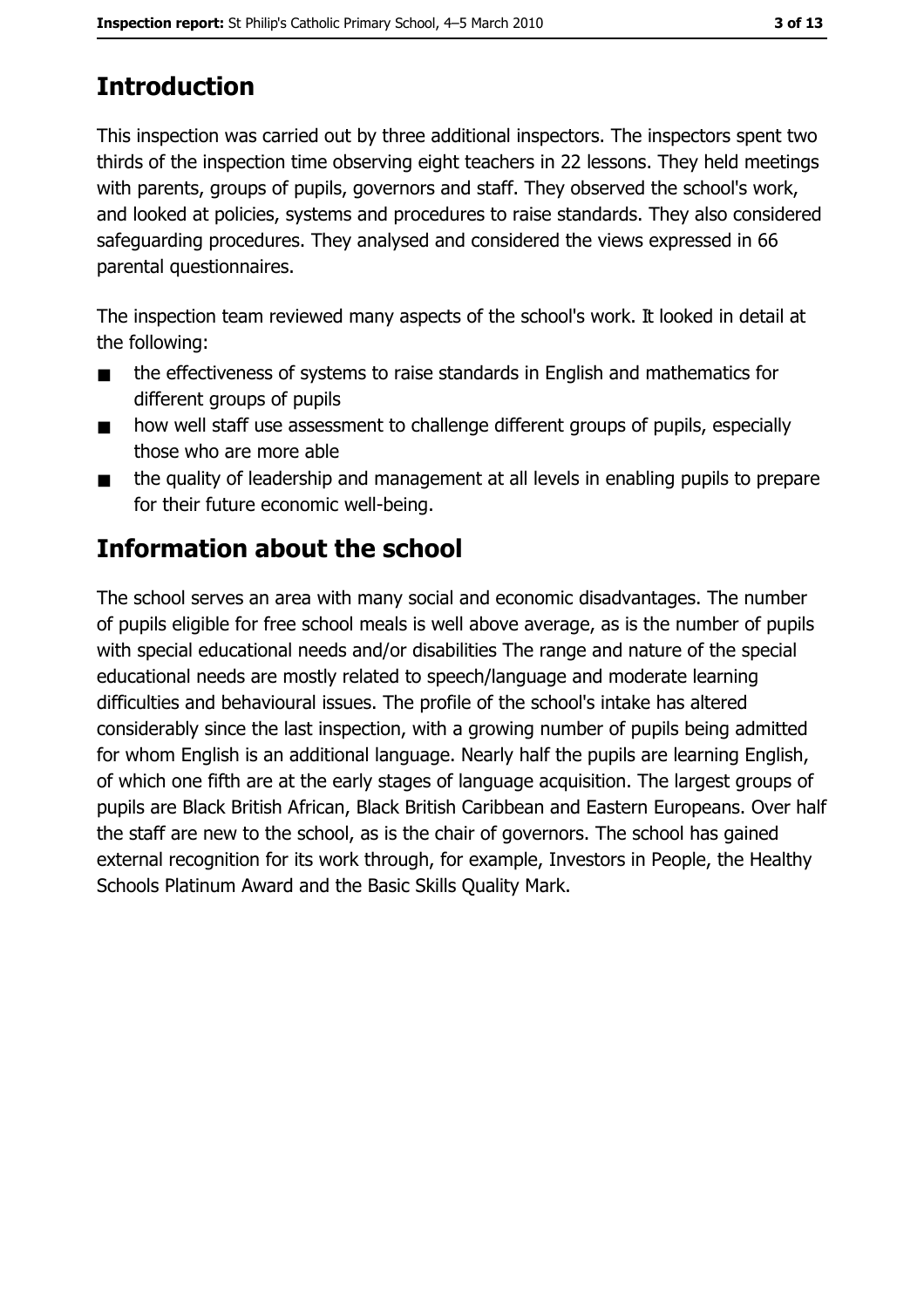## **Inspection judgements**

#### Overall effectiveness: how good is the school?

#### The school's capacity for sustained improvement

#### **Main findings**

The school provides its pupils with a satisfactory quality of education. It provides a particularly good range of extra-curricular activities which help pupils to enjoy learning and supports the development of good spiritual and moral values well. The curriculum, which is otherwise satisfactory, ensures pupils have a good knowledge of healthy lifestyles. Parents are generally pleased with the school. 'My child wants to be here 24 hours a day,' said one delighted parent. Pupils are polite, respectful and are very fond of their teachers. 'Our teachers are great; we get to do fun things and they help us with our learning', said one Year 6 pupil.

Pupils' achievement is satisfactory and improving rapidly, especially in Years 4 and 6. While standards by the end of Year 6 are just below average in English and science, they are average in mathematics. Progress is satisfactory overall, but does vary across the school. It is not yet good because not all staff use assessment information sufficiently to challenge all pupils. In some lessons, more able pupils do not learn at a fast enough rate. Pupils learning English as an additional language make satisfactory progress overall and good progress when they work on their individual learning plans. Pupils with special educational needs and/or disabilities make consistently good progress, as their provision is well-co-ordinated, support staff are effectively deployed and there is regular review of individual targets. Whereas the quality of teaching and learning is satisfactory in the school as a whole, the most rapid progress is made by pupils in Years 4 and 6, where teaching is consistently good. The introduction of booster classes, a homework club and interventions aimed at raising standards is having a strong positive effect on the achievement of older pupils; however, this is work is not yet consistently built upon in all lessons.

Children in the Early Years Foundation Stage enter the school with low attainment in all areas of learning. They achieve well in personal, social, emotional and physical development but achievement in early reading, writing and number skills is only satisfactory because there are missed opportunities to develop these skills through play.

Older pupils speak impressively about healthy eating and the positive effects of exercise. Attendance is inadequate in spite of the learning mentor's best attempts at improving it and this has a detrimental effect on some pupils' progress. Pupils' preparation for future economic well-being is satisfactory, but their knowledge of other cultures and religions in the United Kingdom is very basic.

Leadership and management are satisfactory. The newly formed senior management team has ensured that there is a clear vision for the school but middle leaders new to their posts have not yet undertaken sufficient training in monitoring and evaluating

| 3 |  |
|---|--|
| 3 |  |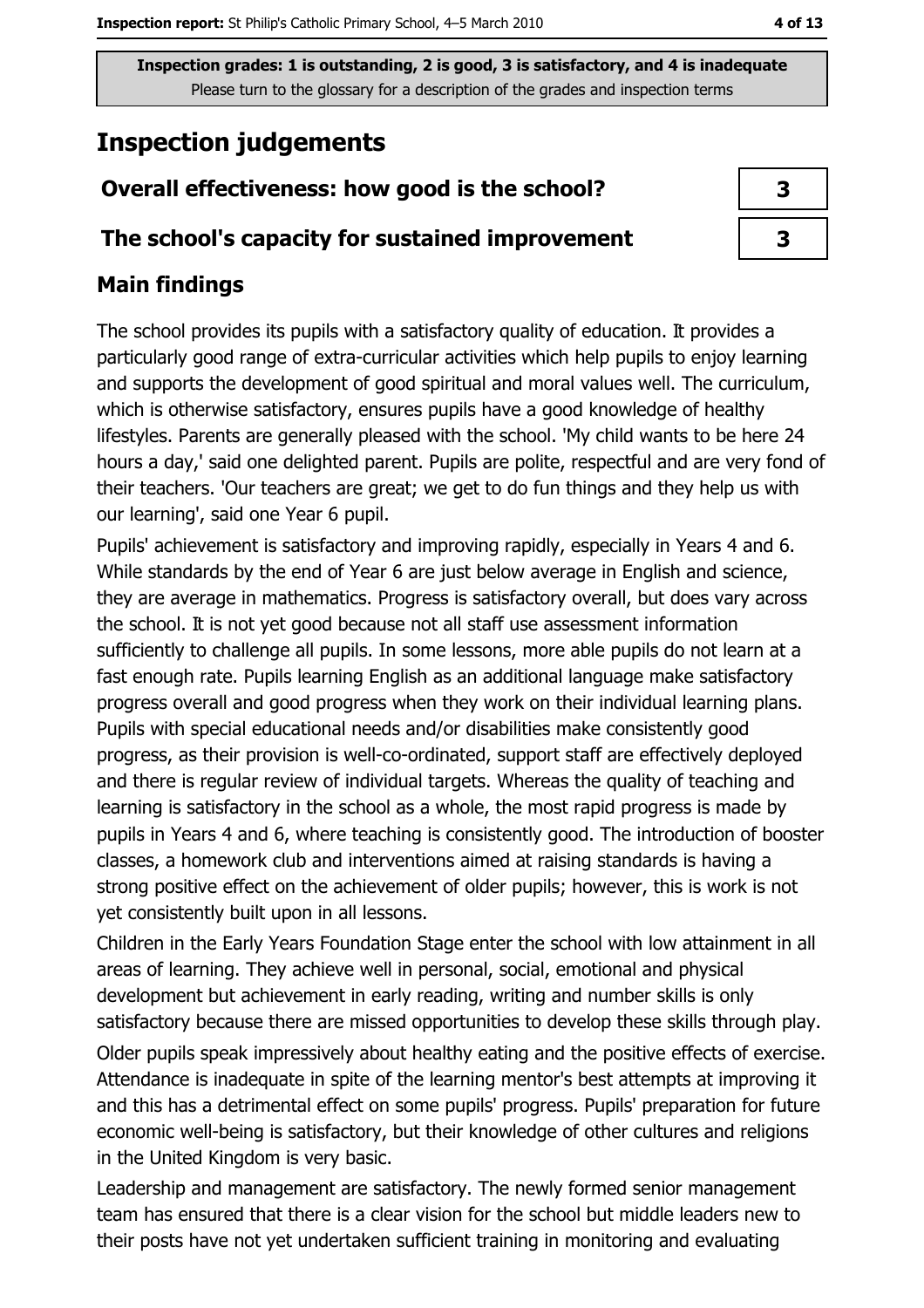provision. School self-evaluation is accurate and the correct priorities have been identified for improvement. Governance is satisfactory, and the newly appointed chair of governors is already a driving force for school improvement. The school has made sound improvement since its last inspection and its capacity to improve is satisfactory, as evidenced by the increase in standards in mathematics and improving rates of progress in reading.

#### What does the school need to do to improve further?

- Raise standards in reading and writing for all groups of pupils, but especially more  $\blacksquare$ able pupils, by ensuring teachers are sufficiently trained in using information from assessment to plan tasks to meet pupils' needs.
- Improve provision in the Early Years Foundation Stage so that children have more  $\blacksquare$ opportunities to develop their skills of early reading, writing and number formation.
- Work more closely with parents to increase attendance.  $\blacksquare$
- Ensure that pupils have more opportunities to learn about the cultures, creeds and  $\blacksquare$ traditions of the United Kingdom.
- Develop the roles of middle leaders by providing rigorous training in how to monitor  $\blacksquare$ and evaluate provision.
- About 40% of the schools whose overall effectiveness is judged satisfactory may  $\blacksquare$ receive a monitoring visit by an Ofsted inspector before their next section 5 inspection.

#### Outcomes for individuals and groups of pupils

Pupils work hard in lessons and stay on task. Very good displays in classrooms include 'learning walls' which prompt pupils to get over 'being stuck' in their work. In a good Year 6 mathematics lesson on measuring angles, pupils made good progress because the class teacher expertly set the learning objective in a real life context making the pupils laugh by telling them how her cupboard was lop-sided because the wall was not measured properly.

By the end of Year 2, standards in reading and writing in recent years have been below average. In mathematics, the school has managed to attain broadly average standards, which represents good achievement. The recent measures taken to introduce phonics and quided reading are helping raise standards quickly and securely. Pupils learning English as an additional language sometimes struggle with writing because, at times, in lessons they are not being given sufficient prompts to help them meet their individual learning targets.

Pupils have satisfactory attitudes and behave appropriately. They say that they feel safe in school although a few parents disagree with this view. Pupils know about internet safety and what to do about cyber-bullying. Pupils' spiritual, moral, social and cultural development is satisfactory. Pupils have good awareness of the teachings of Christ and the importance of giving things up for Lent. They know right from wrong and know who to turn to if they or their friends feel uncomfortable. Pupils care about their school and

 $\overline{\mathbf{3}}$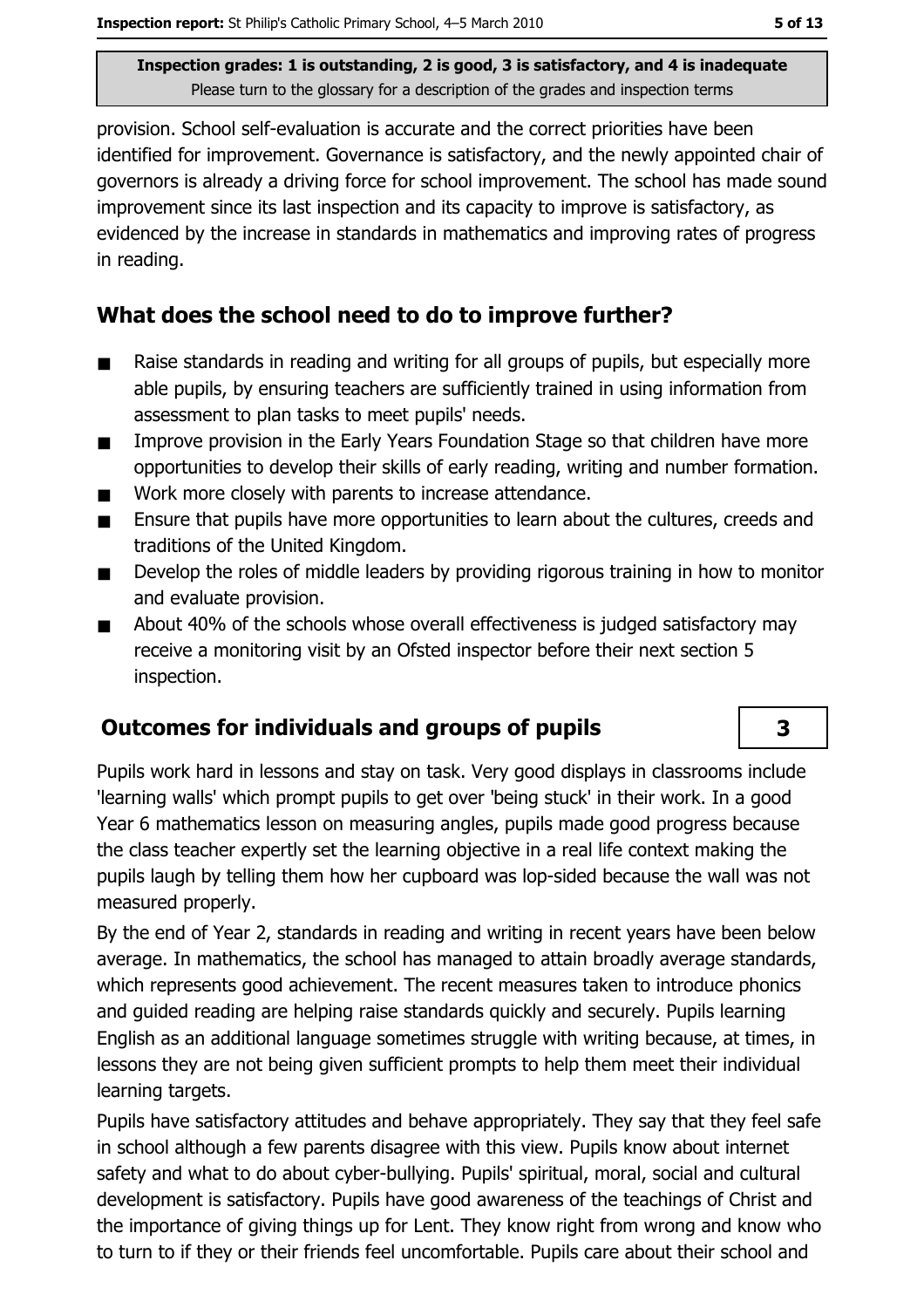their immediate community. For example, they know about the importance of recycling and have delivered a petition to 10 Downing Street on 'caring for the planet'. Pupils are prepared for transfer to secondary school satisfactorily.

These are the grades for pupils' outcomes

| Pupils' achievement and the extent to which they enjoy their learning                                                     |                          |  |
|---------------------------------------------------------------------------------------------------------------------------|--------------------------|--|
| Taking into account:<br>Pupils' attainment <sup>1</sup>                                                                   | 3                        |  |
| The quality of pupils' learning and their progress                                                                        | 3                        |  |
| The quality of learning for pupils with special educational needs and/or<br>disabilities and their progress               | $\overline{\phantom{a}}$ |  |
| The extent to which pupils feel safe                                                                                      | 3                        |  |
| <b>Pupils' behaviour</b>                                                                                                  | 3                        |  |
| The extent to which pupils adopt healthy lifestyles                                                                       | $\overline{\mathbf{2}}$  |  |
| The extent to which pupils contribute to the school and wider community                                                   |                          |  |
| The extent to which pupils develop workplace and other skills that will<br>contribute to their future economic well-being |                          |  |
| Taking into account:<br>Pupils' attendance <sup>1</sup>                                                                   | 4                        |  |
| The extent of pupils' spiritual, moral, social and cultural development                                                   | 3                        |  |

#### How effective is the provision?

Teachers are hard working and want the best for their pupils. Displays around the school are very well presented, encouraging pupils to develop a love of learning. Classes are tidy and well organised, with a good range of resources. Information and communication technology (ICT) is used effectively, but the pace of lessons slows down when teachers do not use information from assessment to plan activities for the different ability groups in their classes. Teachers' marking is supportive but, sometimes, is not prescriptive enough in defining precisely what pupils need to do to improve. The good range of curriculum enrichment activities helps pupils to make satisfactory

progress. Staff are making secure links across subjects including in helping pupils to apply literacy, numeracy and ICT skills. Visits from the clergy and emergency services support pupils' learning about and involvement in the local community. The recent focus

The grades for attainment and attendance are: 1 is high; 2 is above average; 3 is broadly average; and 4 is low.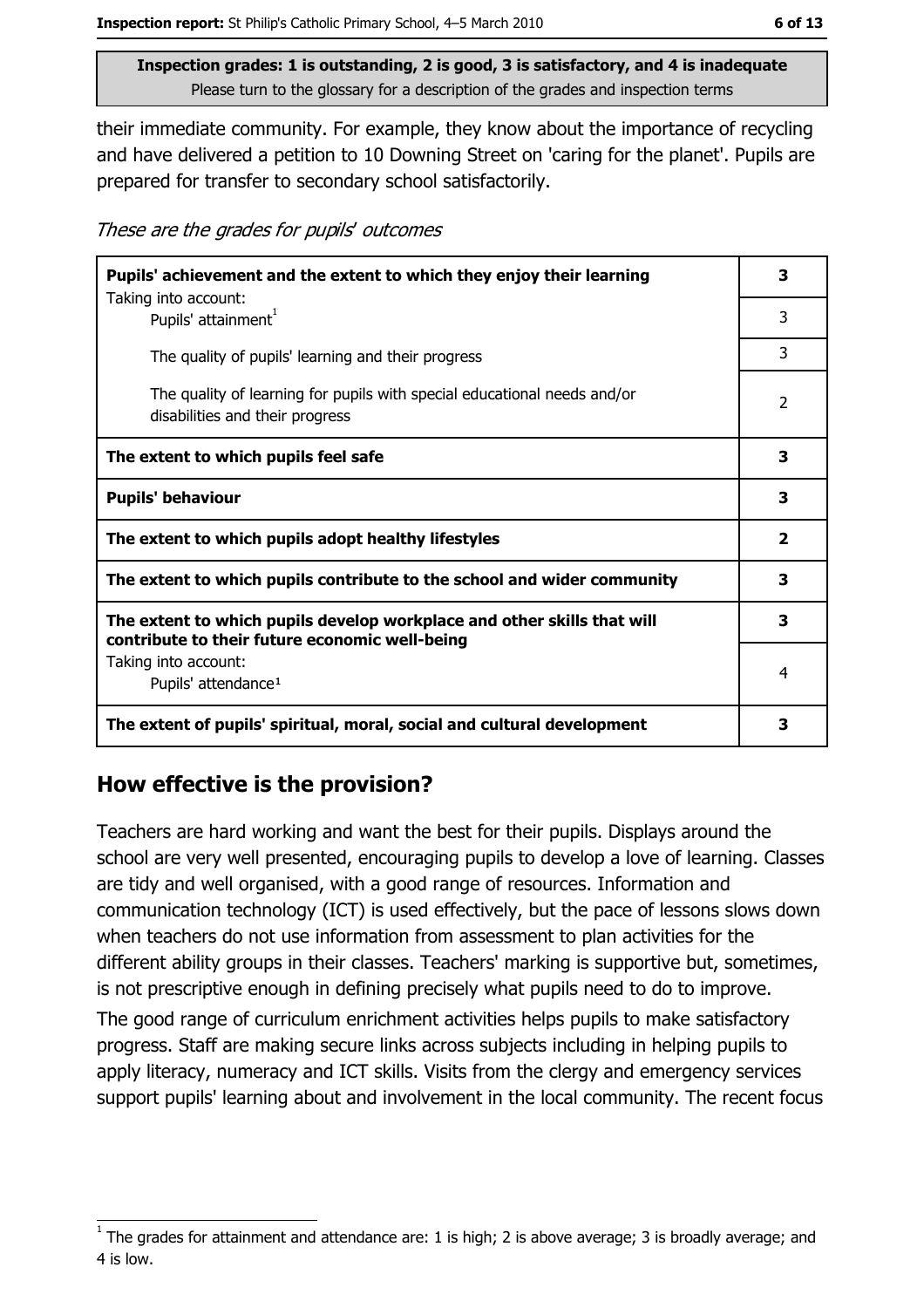on sustainability is having a positive impact on pupils' skills of citizenship.

Care, guidance and support are satisfactory. The school works soundly with a range of agencies to improve provision for pupils with special educational needs and/or disabilities and those learning English as an additional language. Satisfactory links with the local secondary school enable pupils to get to know their new school and ease transition.

These are the grades for the quality of provision

| The quality of teaching                                                                                    |   |
|------------------------------------------------------------------------------------------------------------|---|
| Taking into account:<br>The use of assessment to support learning                                          |   |
| The extent to which the curriculum meets pupils' needs, including, where<br>relevant, through partnerships | 3 |
| The effectiveness of care, guidance and support                                                            |   |

#### How effective are leadership and management?

Leaders and managers have satisfactorily embedded ambition and drive to raise standards. A well-focused school development plan with clearly defined areas of responsibility has been developed. Job descriptions and responsibilities are being reviewed so that staff expertise is used even more effectively to raise standards. Senior leaders and the governing body are ambitious in moving the school forward. They promote equality of opportunity satisfactorily and ensure that any discrimination is quickly tackled. Staff are now held to account for standards by regular pupil progress reviews. The promotion of community cohesion is satisfactory overall, but pupils feel part of their immediate community and take a great pride in ensuring that the local area is litter free. Governance is satisfactory: governors ensure that all statutory requirements are met, safeguarding procedures are secure and that staff are answerable for standards. Partnerships with other schools and organisations are satisfactory. Governors are aware that the school could engage parents more effectively and are already planning more frequent pupil reviews. The school deploys its resources adequately and provides sound value for money.

| The effectiveness of leadership and management in embedding ambition and<br>driving improvement                                                                     |  |
|---------------------------------------------------------------------------------------------------------------------------------------------------------------------|--|
| Taking into account:<br>The leadership and management of teaching and learning                                                                                      |  |
| The effectiveness of the governing body in challenging and supporting the<br>school so that weaknesses are tackled decisively and statutory responsibilities<br>met |  |
| The effectiveness of the school's engagement with parents and carers                                                                                                |  |

#### These are the grades for leadership and management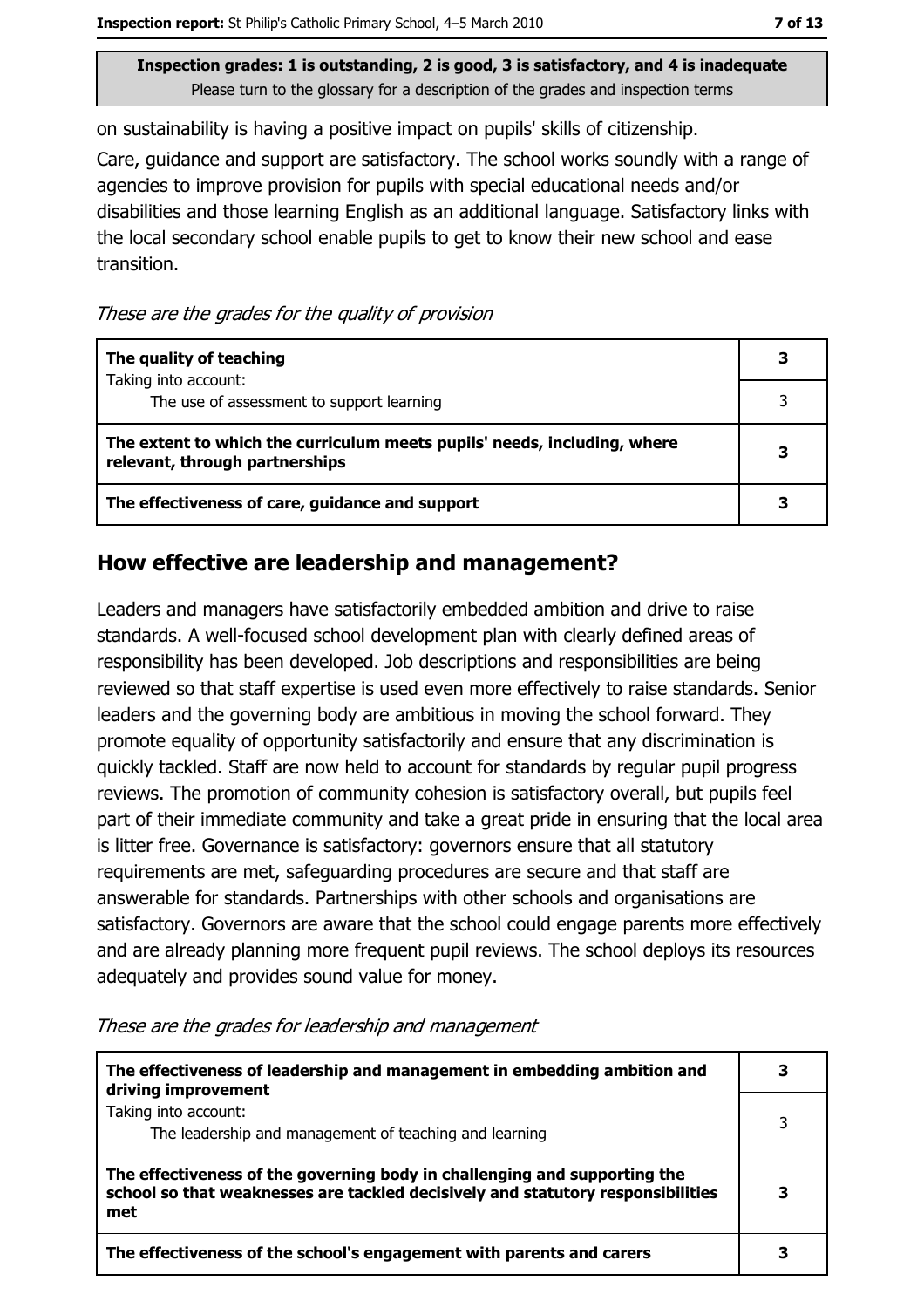| Inspection grades: 1 is outstanding, 2 is good, 3 is satisfactory, and 4 is inadequate<br>Please turn to the glossary for a description of the grades and inspection terms |   |  |  |
|----------------------------------------------------------------------------------------------------------------------------------------------------------------------------|---|--|--|
| The effectiveness of partnerships in promoting learning and well-being                                                                                                     |   |  |  |
| The effectiveness with which the school promotes equality of opportunity and<br>tackles discrimination                                                                     | 3 |  |  |
| The effectiveness of safeguarding procedures                                                                                                                               | 3 |  |  |
| The effectiveness with which the school promotes community cohesion                                                                                                        | 3 |  |  |
| The effectiveness with which the school deploys resources to achieve<br>value for money                                                                                    | 3 |  |  |

#### **Early Years Foundation Stage**

Children enter the Early Years Foundation Stage with very low attainment in all areas of learning. This is still the case by the time they leave the Reception class, except in personal, social, emotional and physical development, where attainment is in line with that of children of a similar age. Learning and progress are satisfactory due to satisfactory teaching. Welfare arrangements are effective. Behaviour is generally good. Satisfactory systems are in place to monitor how well children are learning. Resources are plentiful, especially in the well laid out outside learning environment, but staff spend too long observing children and do not intervene enough in their play. This prevents learning from being better than satisfactory. Leadership and management of the Early Years Foundation Stage are satisfactory. Much has been achieved in a very short time, especially in the good pastoral care the children receive.

These are the grades for the Early Years Foundation Stage

| <b>Overall effectiveness of the Early Years Foundation Stage</b>                             | 3 |
|----------------------------------------------------------------------------------------------|---|
| Taking into account:<br>Outcomes for children in the Early Years Foundation Stage            |   |
| The quality of provision in the Early Years Foundation Stage                                 |   |
| The effectiveness of leadership and management of the Early Years<br><b>Foundation Stage</b> | 3 |

#### **Views of parents and carers**

Most questionnaires returned were positive and indicated that parents and carers are generally pleased with the school. Although a few parents are not entirely happy, most are pleased with what the school offers their children. A small minority would like to have more information on their children's progress. Inspection evidence indicates that the school is aware that, in spite of secure tracking of pupils' progress, it needs to improve its practice in sharing this information with parents. Some parents think their children are not stretched enough. Inspectors agree with these views in relation to more able pupils but the school is putting systems in place to address this.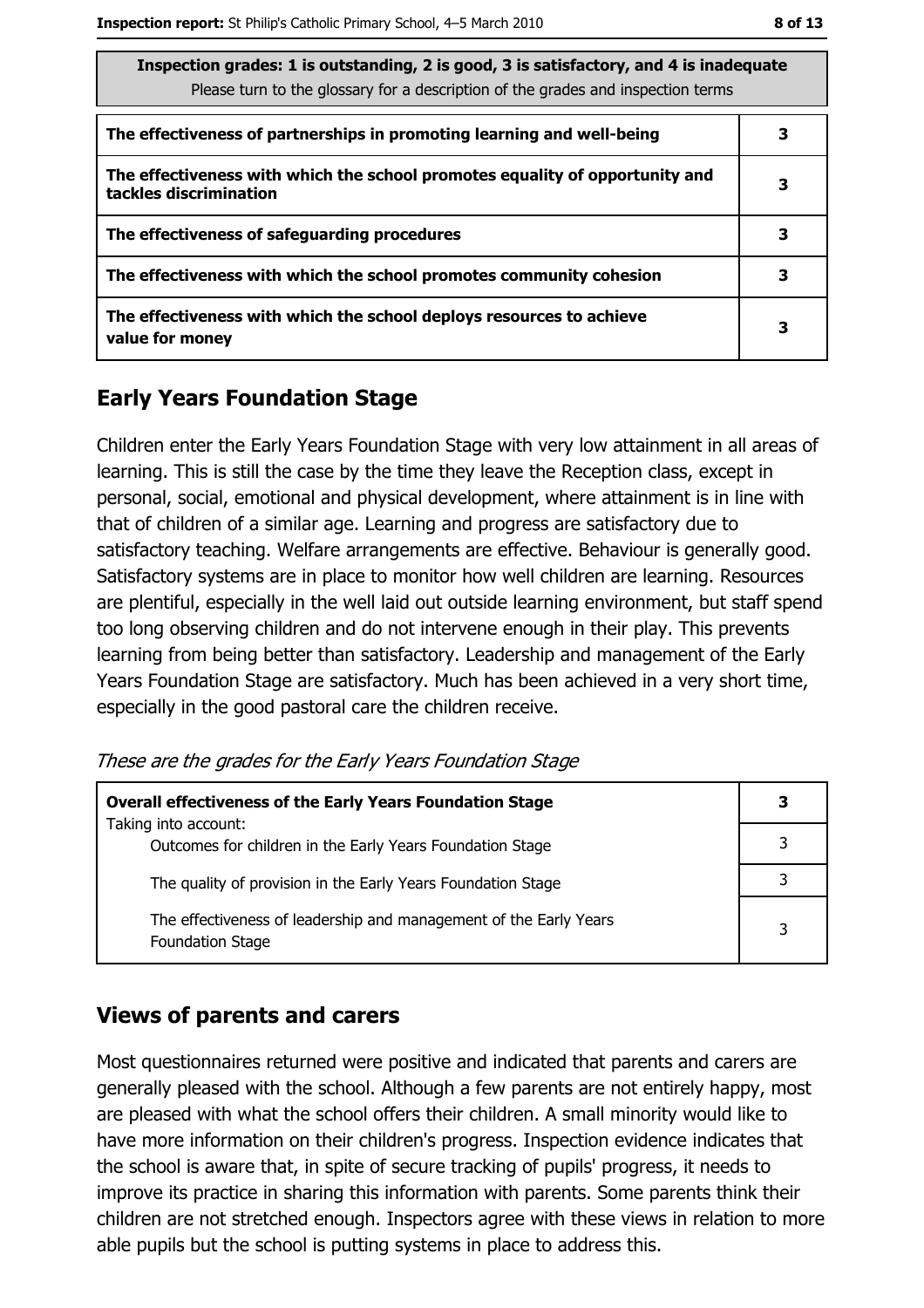#### Responses from parents and carers to Ofsted's questionnaire

Ofsted invited all the registered parents and carers of pupils registered at St Philip's Catholic Primary School to complete a questionnaire about their views of the school.

In the questionnaire, parents and carers were asked to record how strongly they agreed with 13 statements about the school. The inspection team received 66 completed questionnaires by the end of the on-site inspection. In total, there are 250 pupils registered at the school.

| <b>Statements</b>                                                                                                                                                                                                                                       | <b>Strongly</b><br><b>Agree</b> |               |              | <b>Agree</b>  |                | <b>Disagree</b> |                | <b>Strongly</b><br>disagree |
|---------------------------------------------------------------------------------------------------------------------------------------------------------------------------------------------------------------------------------------------------------|---------------------------------|---------------|--------------|---------------|----------------|-----------------|----------------|-----------------------------|
|                                                                                                                                                                                                                                                         | <b>Total</b>                    | $\frac{0}{0}$ | <b>Total</b> | $\frac{0}{0}$ | <b>Total</b>   | $\frac{1}{2}$   | <b>Total</b>   | $\frac{0}{0}$               |
| My child enjoys school                                                                                                                                                                                                                                  | 38                              | 58            | 27           | 41            | $\mathbf{0}$   | 0               | $\mathbf{0}$   | 0                           |
| The school keeps my child<br>safe                                                                                                                                                                                                                       | 35                              | 53            | 25           | 38            | $\overline{2}$ | 3               | $\overline{2}$ | 3                           |
| The school informs me<br>about my child's progress                                                                                                                                                                                                      | 26                              | 39            | 31           | 47            | 7              | 11              | 0              | 0                           |
| My child is making enough<br>progress at this school                                                                                                                                                                                                    | 27                              | 41            | 31           | 47            | 6              | 9               | 1              | $\overline{2}$              |
| The teaching is good at this<br>school                                                                                                                                                                                                                  | 27                              | 41            | 33           | 50            | $\overline{2}$ | 3               | $\overline{2}$ | 3                           |
| The school helps me to<br>support my child's learning                                                                                                                                                                                                   | 24                              | 36            | 38           | 58            | 3              | 5               | 0              | $\mathbf 0$                 |
| The school helps my child to<br>have a healthy lifestyle                                                                                                                                                                                                | 26                              | 39            | 36           | 55            | 3              | 5               | 0              | $\mathbf 0$                 |
| The school makes sure that<br>my child is well prepared for<br>the future (for example<br>changing year group,<br>changing school, and for<br>children who are finishing<br>school, entering further or<br>higher education, or<br>entering employment) | 20                              | 30            | 37           | 56            | $\overline{4}$ | 6               | $\mathbf 0$    | $\mathbf 0$                 |
| The school meets my child's<br>particular needs                                                                                                                                                                                                         | 20                              | 30            | 38           | 58            | 4              | 6               | 1              | $\overline{2}$              |
| The school deals effectively<br>with unacceptable behaviour                                                                                                                                                                                             | 27                              | 41            | 32           | 48            | 3              | 5               | 0              | 0                           |
| The school takes account of<br>my suggestions and<br>concerns                                                                                                                                                                                           | 22                              | 33            | 38           | 58            | $\overline{2}$ | 3               | 0              | $\bf{0}$                    |
| The school is led and<br>managed effectively                                                                                                                                                                                                            | 26                              | 39            | 34           | 52            | $\overline{2}$ | 3               | $\mathbf 0$    | $\mathbf 0$                 |
| Overall, I am happy with my<br>child's experience at this<br>school                                                                                                                                                                                     | 33                              | 50            | 30           | 45            | $\mathbf{1}$   | $\overline{2}$  | 0              | 0                           |

The table above summarises the responses that parents and carers made to each statement. The percentages indicate the proportion of parents and carers giving that response out of the total number of completed questionnaires. Where one or more parents and carers chose not to answer a particular question, the percentages will not add up to 100%.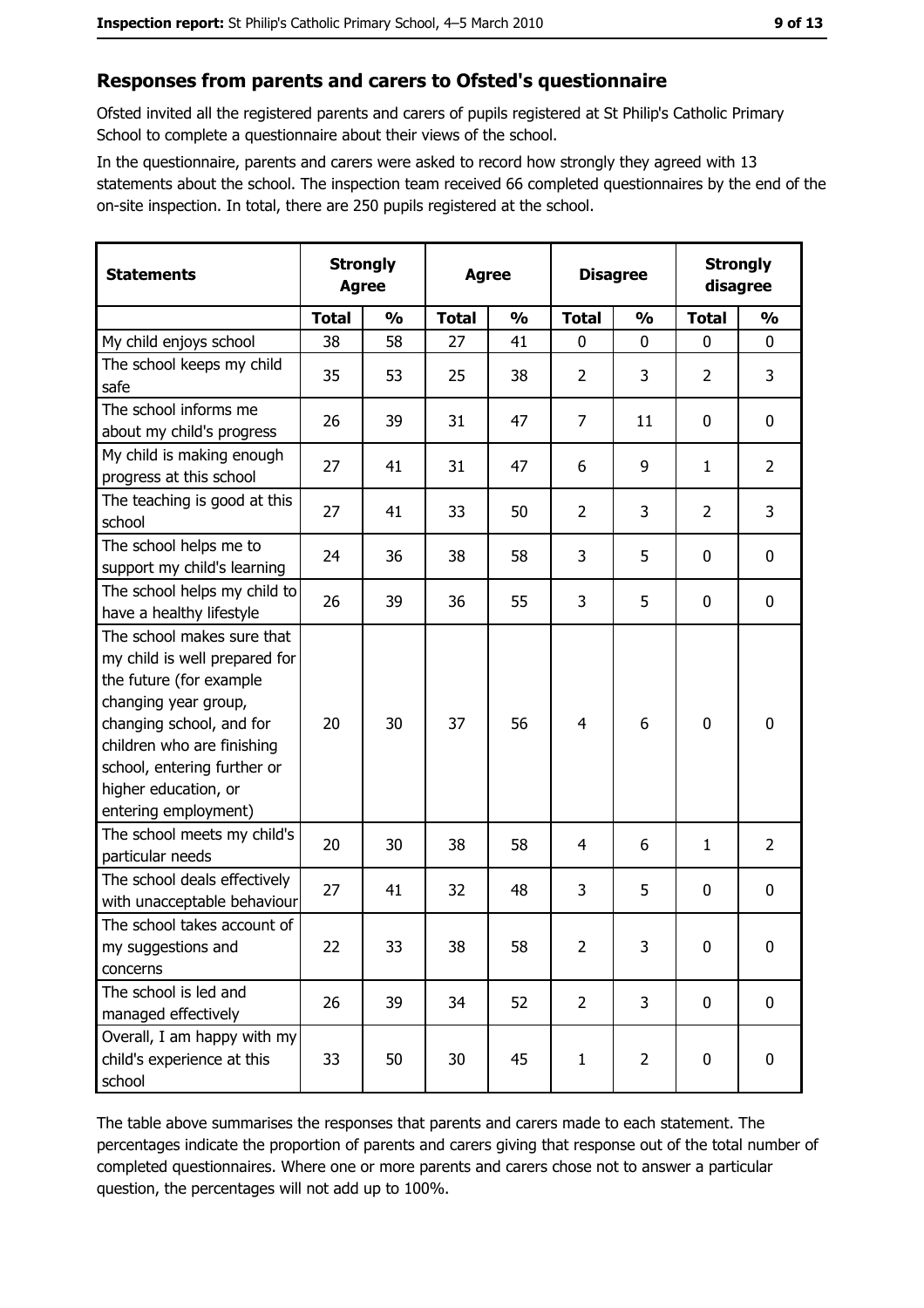## Glossary

| <b>Grade</b> | <b>Judgement</b> | <b>Description</b>                                                                                                                                                                                                               |
|--------------|------------------|----------------------------------------------------------------------------------------------------------------------------------------------------------------------------------------------------------------------------------|
| Grade 1      | Outstanding      | These features are highly effective. An oustanding<br>school provides exceptionally well for its pupils' needs.                                                                                                                  |
| Grade 2      | Good             | These are very positive features of a school. A school<br>that is good is serving its pupils well.                                                                                                                               |
| Grade 3      | Satisfactory     | These features are of reasonable quality. A satisfactory<br>school is providing adequately for its pupils.                                                                                                                       |
| Grade 4      | Inadequate       | These features are not of an acceptable standard. An<br>inadequate school needs to make significant<br>improvement in order to meet the needs of its pupils.<br>Ofsted inspectors will make further visits until it<br>improves. |

#### What inspection judgements mean

#### Overall effectiveness of schools inspected between September 2007 and July 2008

|                       | Overall effectiveness judgement (percentage of<br>schools) |      |                     |                   |  |
|-----------------------|------------------------------------------------------------|------|---------------------|-------------------|--|
| <b>Type of school</b> | <b>Outstanding</b>                                         | Good | <b>Satisfactory</b> | <b>Inadequate</b> |  |
| Nursery schools       | 39                                                         | 58   | 3                   | 0                 |  |
| Primary schools       | 13                                                         | 50   | 33                  | 4                 |  |
| Secondary schools     | 17                                                         | 40   | 34                  | 9                 |  |
| Sixth forms           | 18                                                         | 43   | 37                  | $\overline{2}$    |  |
| Special schools       | 26                                                         | 54   | 18                  | $\overline{2}$    |  |
| Pupil referral units  | 7                                                          | 55   | 30                  | 7                 |  |
| All schools           | 15                                                         | 49   | 32                  | 5                 |  |

New school inspection arrangements were introduced on 1 September 2009. This means that inspectors now make some additional judgements that were not made previously.

The data in the table above were reported in The Annual Report of Her Majesty's Chief Inspector of Education, Children's Services and Skills 2007/08.

Percentages are rounded and do not always add exactly to 100. Secondary school figures include those that have sixth forms, and sixth form figures include only the data specifically for sixth form inspection judgements.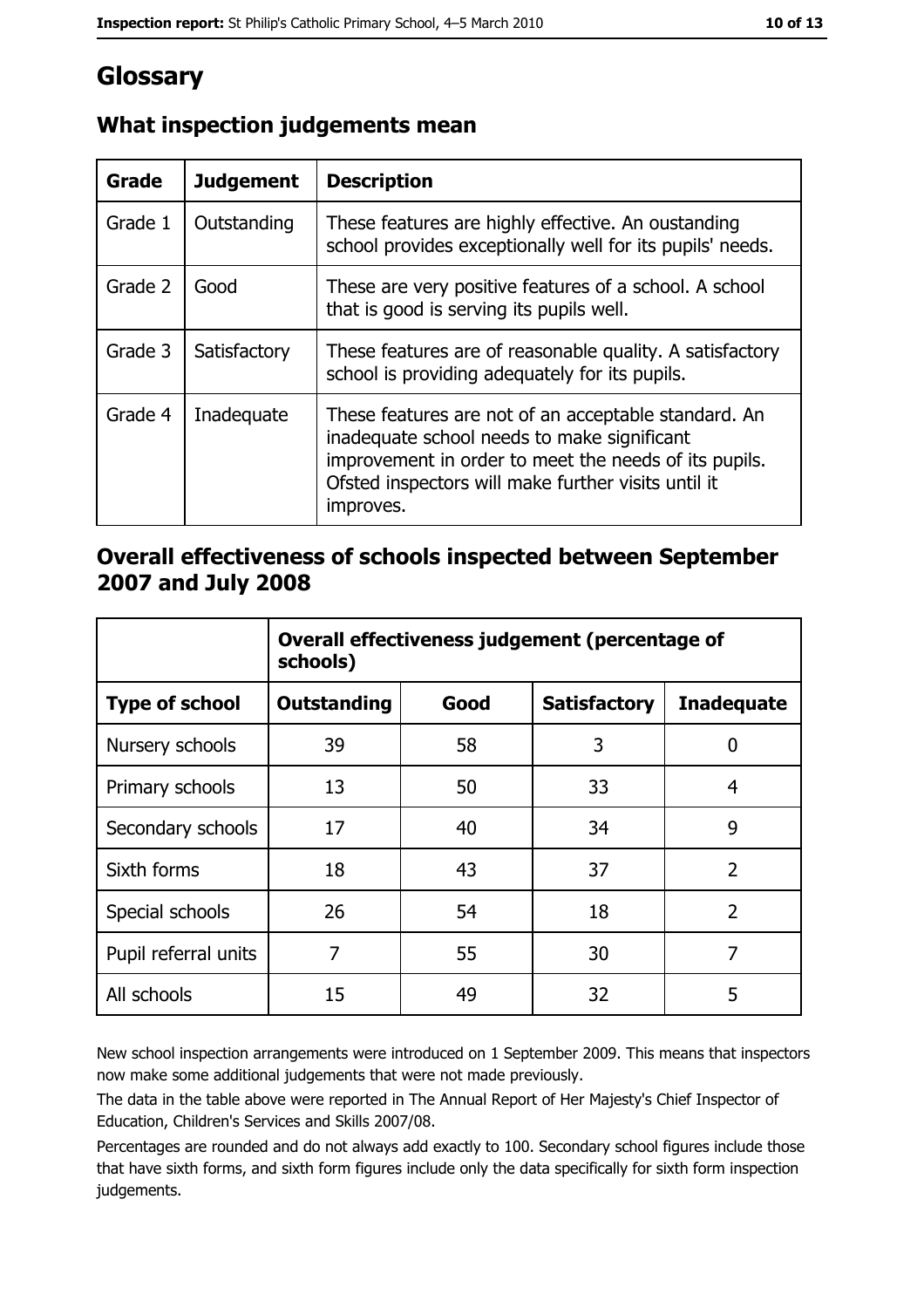## **Common terminology used by inspectors**

| Achievement:                  | the progress and success of a pupil in<br>their learning, development or training.                                                                                                                                                                                                                                |
|-------------------------------|-------------------------------------------------------------------------------------------------------------------------------------------------------------------------------------------------------------------------------------------------------------------------------------------------------------------|
| Attainment:                   | the standard of the pupils' work shown by<br>test and examination results and in<br>lessons.                                                                                                                                                                                                                      |
| Capacity to improve:          | the proven ability of the school to<br>continue improving. Inspectors base this<br>judgement on what the school has<br>accomplished so far and on the quality of<br>its systems to maintain improvement.                                                                                                          |
| Leadership and management:    | the contribution of all the staff with<br>responsibilities, not just the headteacher,<br>to identifying priorities, directing and<br>motivating staff and running the school.                                                                                                                                     |
| Learning:                     | how well pupils acquire knowledge,<br>develop their understanding, learn and<br>practise skills and are developing their<br>competence as learners.                                                                                                                                                               |
| <b>Overall effectiveness:</b> | inspectors form a judgement on a school's<br>overall effectiveness based on the findings<br>from their inspection of the school. The<br>following judgements, in particular,<br>influence what the overall effectiveness<br>judgement will be.                                                                    |
|                               | The school's capacity for sustained<br>improvement.<br>Outcomes for individuals and groups<br>of pupils.<br>The quality of teaching.<br>The extent to which the curriculum<br>meets pupil's needs, including where<br>relevant, through partnerships.<br>The effectiveness of care, guidance<br>■<br>and support. |
| Progress:                     | the rate at which pupils are learning in<br>lessons and over longer periods of time. It<br>is often measured by comparing the<br>pupils' attainment at the end of a key<br>stage with their attainment when they<br>started.                                                                                      |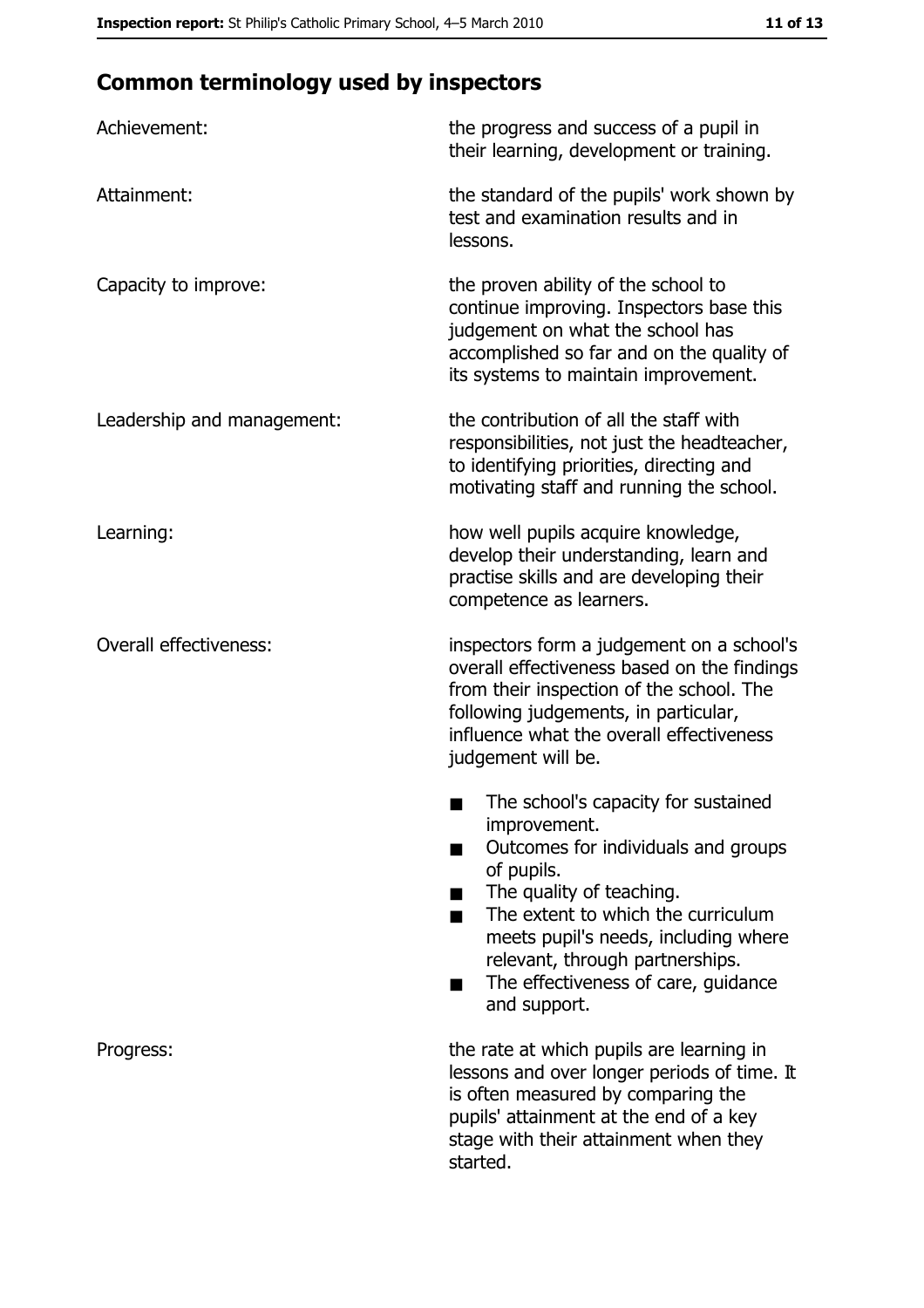This letter is provided for the school, parents and carers to share with their children. It describes Ofsted's main findings from the inspection of their school.



8 March 2010

**Dear Pupils** 

Inspection of St Philip's Catholic Primary School, Smethwick, B66 3DU

Thank you for making us feel so welcome when we came to visit your school. Your school provides you with a satisfactory quality of education.

Children in the Early Years Foundation Stage make good gains in learning in personal, social, emotional and physical development. You make good progress in mathematics and reach the levels most pupils attain by the age of 11. Pupils with special educational needs and/or disabilities make good progress.

You enjoy the good range of clubs and visits provided, especially for sport, and you have good knowledge of healthy eating and a sound knowledge of staying safe.

You have good links with your local community and you participate well in all aspects of church liturgy.

You demonstrate good knowledge of spiritual and moral development. You generally get along well with one another.

Your school is satisfactorily led and managed.

We have asked the school to do a few things to improve the education you receive, including to:

- make sure that teachers give you work that is just right for your individual learning  $\blacksquare$ needs; not too hard and not too easy
- help you get higher standards in reading and writing, especially for those of you  $\blacksquare$ who find learning easy
- improve attendance levels by working even more closely with your parents and  $\blacksquare$ those who look after you
- teach you more about the different nationalities and cultures that make up the  $\blacksquare$ United Kingdom
- ensure teachers with responsibilities find out more about by checking more often on  $\blacksquare$ how well you are learning.

Yours sincerely

Bogusia Matusiak-Varley

Lead inspector